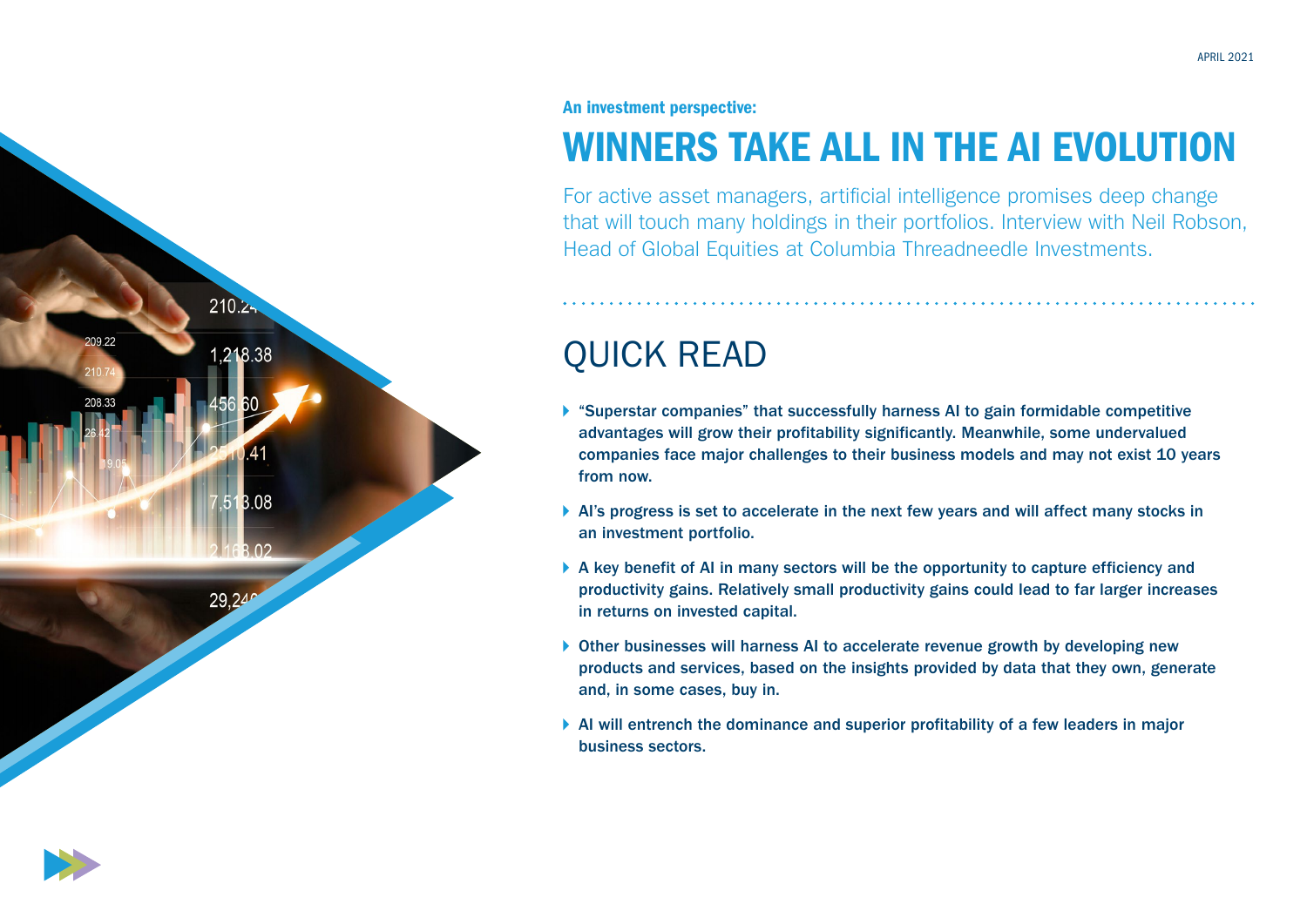

Neil Robson Head of Global Equities

In AI's accelerating evolution, the winner is surely likely to take a greater market share. Think of Amazon, Google and Microsoft in cloud computing, a vital form of infrastructure for AI. They dominate the sector that is poised to grow swiftly as AI supercharges its adoption, and such is their scale that new entrants will find it hard to compete.

In most other areas, the biggest winners of AI are harder to identify; even so their potential is great. AI has the power to transform productivity and supercharge revenues. On this view, adoption of AI will effectively lead to a wider dispersion of outcomes for companies and their shareholders, as successful companies compound their competitive advantages over time.

"As AI develops, the businesses that can adapt are more likely to accelerate this

trend (of diverging performance) than to see any sort of mean reversion," says Neil Robson, Head of Global Equities at Columbia Threadneedle Investments. "In terms of growth versus value investing, the real message is that there's an underlying change and many businesses will see the reverse happen, where their business models face a massive challenge. An awful lot of value stocks have major issues – on a 10-year horizon, will they still exist?"

In terms of commercial applications, AI remains in its formative stages: many 'AI winners' have yet to emerge and some sectors that will ultimately be transformed by AI remain largely untouched. However, Robson believes that AI's progress will accelerate significantly over the next few years and that some, at least, of the dynamics that will characterise this process are already visible.

### Changing the game in productivity

A key benefit of AI in many sectors will be the opportunity to capture efficiency and productivity gains by using AI rather than humans to make critical, real-time decisions. Much has been written already about the potential to automate many routine administrative tasks in sectors such as banking. But Robson also highlights the potential for AI to transform efficiency in capital-intensive industrial settings, where its effects could be significant.

He cites the example of semiconductor fabrication plants, which are already heavily automated, but where Intel has suggested that having decision-making by AI could lead to entirely automated chip production, giving incremental productivity gains of 2%-3%. "A 2%-3% gain in output from a fab probably represents the difference between

# "

AI's progress will accelerate significantly over the next few years and some of the dynamics that will characterise this process are already visible. 77

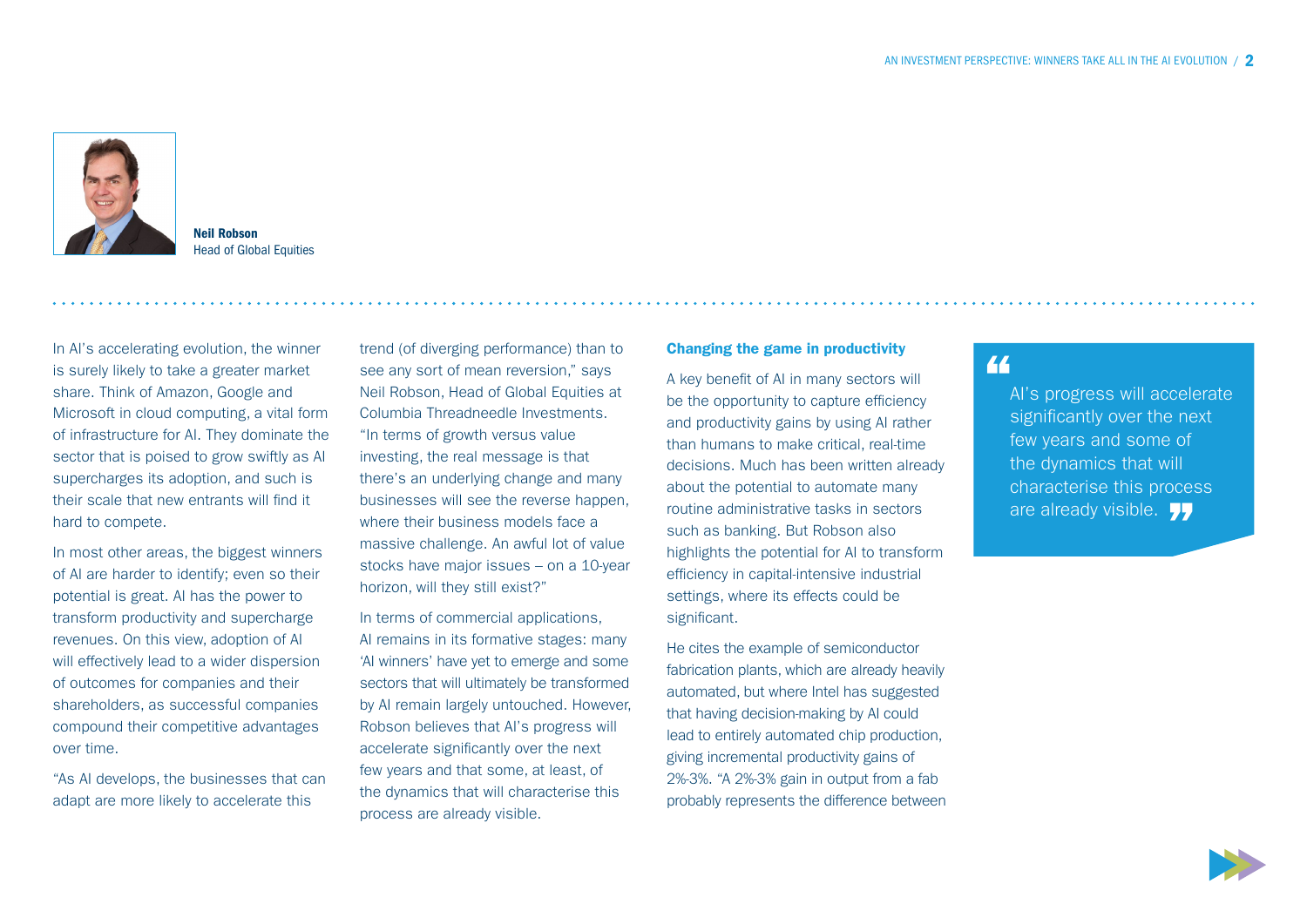achieving a high-teens return on invested capital and achieving 30%. The gains could be that big," he says.

Similarly, Robson highlights the example of a small-cap company which produces 'quasi-AI' automated control systems for industrial applications including refineries. By aggregating real-time price data for the range of products the refinery can derive from a barrel of crude, it can optimise the refining process in order to maximise the value of the outputs from every barrel that goes through. Again, the steady progress of technology systems towards intelligent automation has the potential to manage complex processes and unlock significant efficiency gains. In capital-hungry sectors, even small productivity gains can transform the economics of the industry leaders.

As well as optimising key business operations, he suggests AI will fundamentally change near-universal corporate practices such as forecasting, which today frequently involves entering information manually in complex, errorprone spreadsheets. As that process is automated, it will change the way companies behave, Robson suggests. "AI enables any industry or business that does any sort of forecasting to do it better, quicker and cheaper. If you can do it better, quicker and cheaper, you'll probably do more of it. So I think the amount of forecasting and modelling that people will do is undoubtedly going to go up." If companies can reduce the need for human intervention, increase their forecasting capacity and improve their results, the benefits should be significant.

#### Forecast rise in labour productivity with AI by 2035



Source: Accenture and Frontier Economics Sepember, 2016.

Percentage increase in labour productivity with AI, compared to expected baseline productivity levels by 2035.

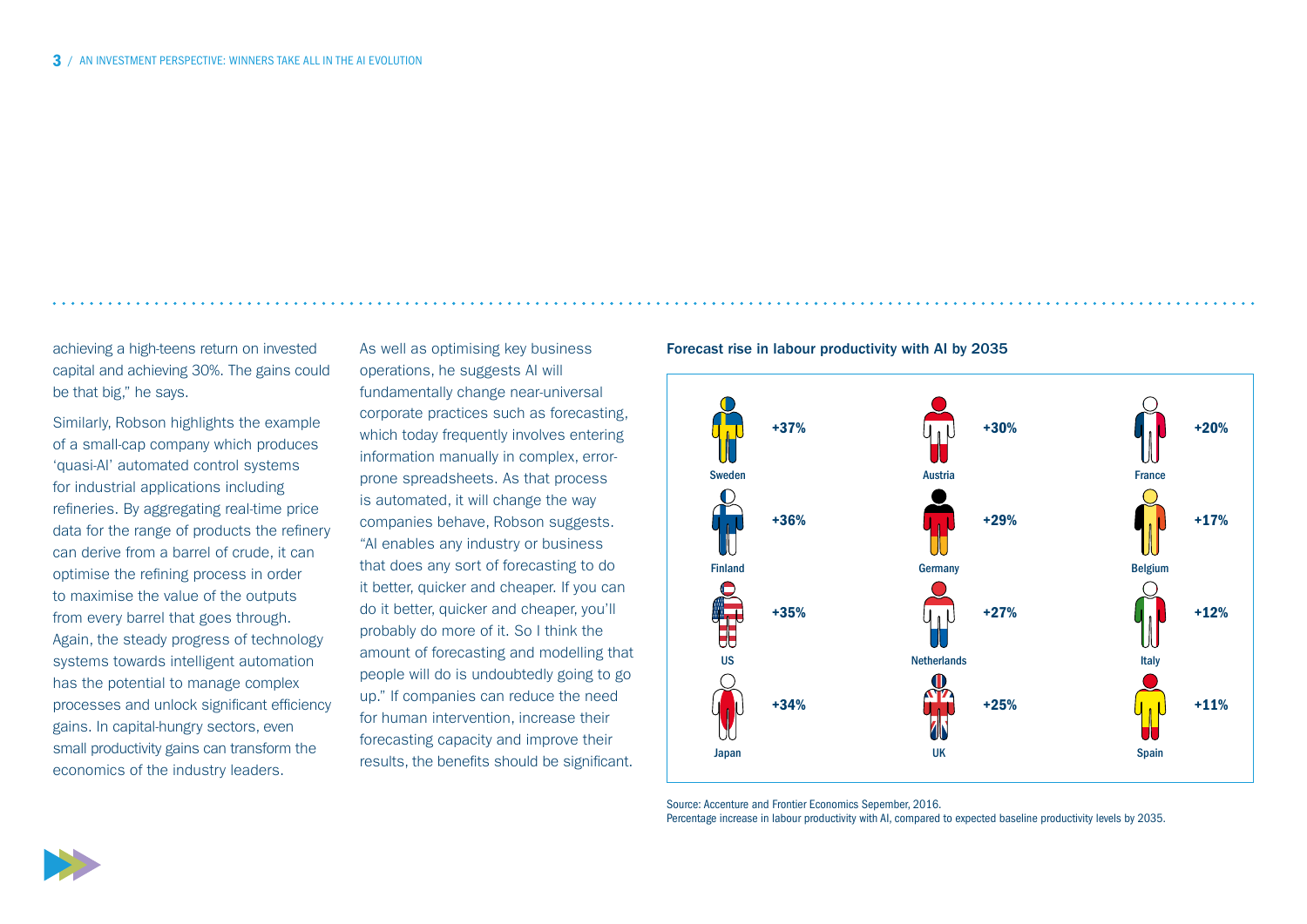#### Unlocking revenue growth

Robson suggests the second major source of gains from AI will come from the ability to use it to accelerate revenue growth, by developing new products and services based on data that companies own, generate and, in some cases, buy in to augment their proprietary resources. The results of this process lie further in the future and, at this stage, it is hard to predict the outcomes of AI-enhanced corporate R&D and product development. Nevertheless, the potential opportunities here are very large, he argues.

The revenue gains that successful new products and services deliver could be significant. But Robson also points out that in order to apply AI effectively to their data and unlock new sources of value, companies will have no choice but to move their data resources from corporate silos into central 'data lakes,' which are most likely to be held in the public cloud.

The benefits of this transition are two-fold. Not only does it make all of the company's data AI-accessible in one place, facilitating the product development process, but it also significantly reduces the business's technology infrastructure costs. "As you go towards cloud solutions, you drop your (IT) cost structure 20%-plus and you have the ability to innovate and develop new products because all of your data is in one place," he says. "That might make your data even more valuable, which means you might be able to charge more." Successful adoption of AI therefore holds out the prospect of developing revenueenhancing products and services while simultaneously enjoying the benefits of a leaner technology cost base. This points to another route through which AI could

## "

The competitive gains AI delivers will reinforce the skew of returns on equity towards the top decile of companies, further concentrating gains among the leading players, where sustained RoE of 30%-40% will be achieved. 77

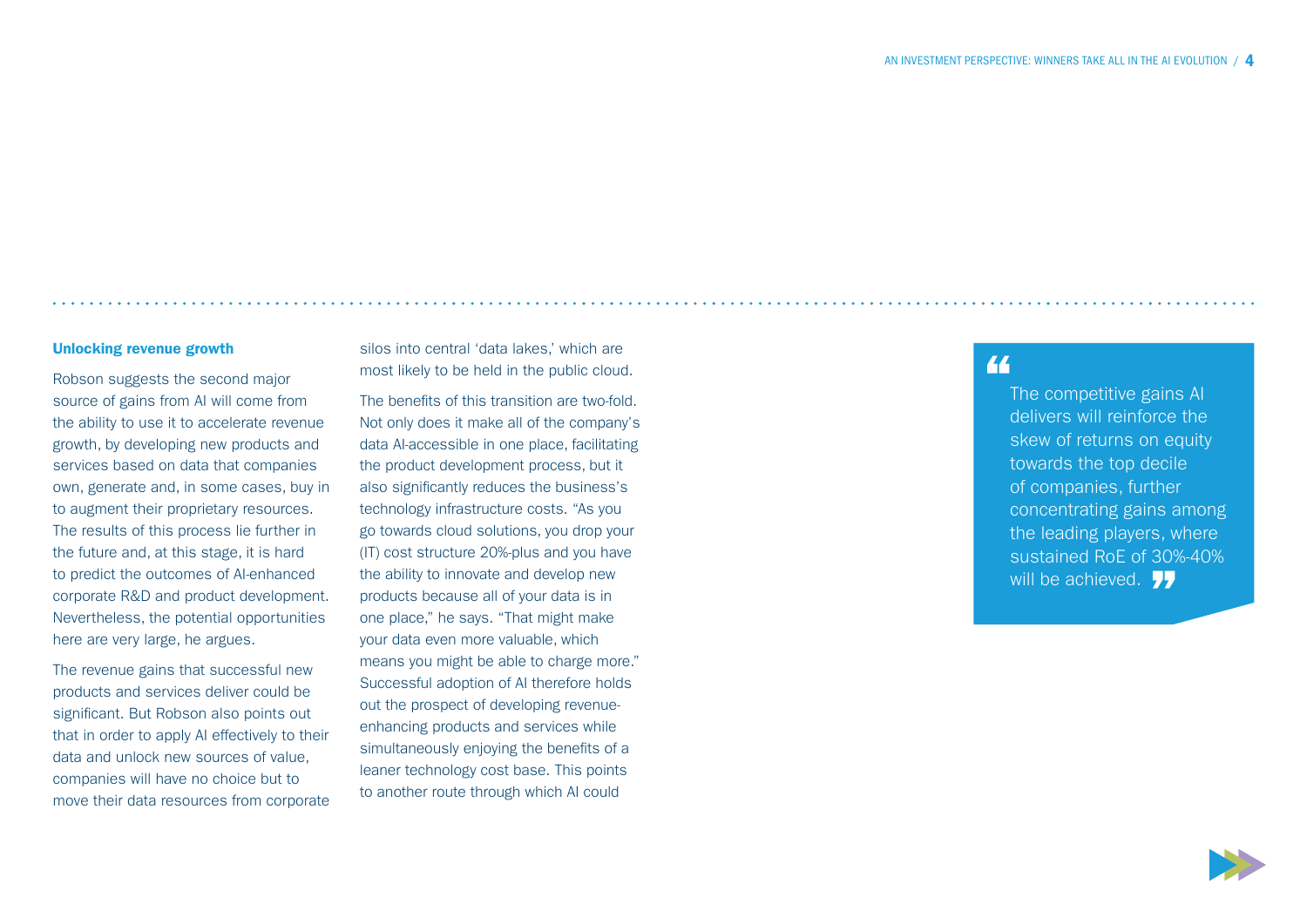#### Paying dividends: Proven premium value



enhance returns on invested capital for successful adopters.

Taken together, these predicted gains from applying AI to multiple business processes are likely to secure major gains in operational efficiency and revenue growth for the most successful companies. This dynamic should be expected to reinforce a trend that has been apparent for some time, in which a subset of what the consultancy McKinsey has called 'superstar companies' open a steadily growing lead over the rest in terms of returns on equity. Robson suggests that the competitive gains AI delivers will reinforce the skew of returns on equity towards the top decile of companies, further concentrating gains among the leading players.

### Who are the winners?

The possible applications of AI are diverse, to say the least: from an AIenabled oven that can decide how to cook whatever is placed inside it to the use of facial recognition technology to combat child trafficking. "When you read the use-cases you realise this is everywhere. Every single stock in your portfolio is going to be impacted in some way," says Robson, Equally, as other technologies such as 5G wireless networks mature, opportunities will proliferate to apply an 'AI layer' to huge new data flows – for example, from the 5G-enabled networks of sensors that will form the 'internet of things.'

Source: Accenture 2019.

[https://www.accenture.com/\\_acnmedia/Thought-Leadership-Assets/PDF-2/Accenture-Built-to-Scale-PDF-Report.pdf#zoom=50](https://www.accenture.com/_acnmedia/Thought-Leadership-Assets/PDF-2/Accenture-Built-to-Scale-PDF-Report.pdf#zoom=50)

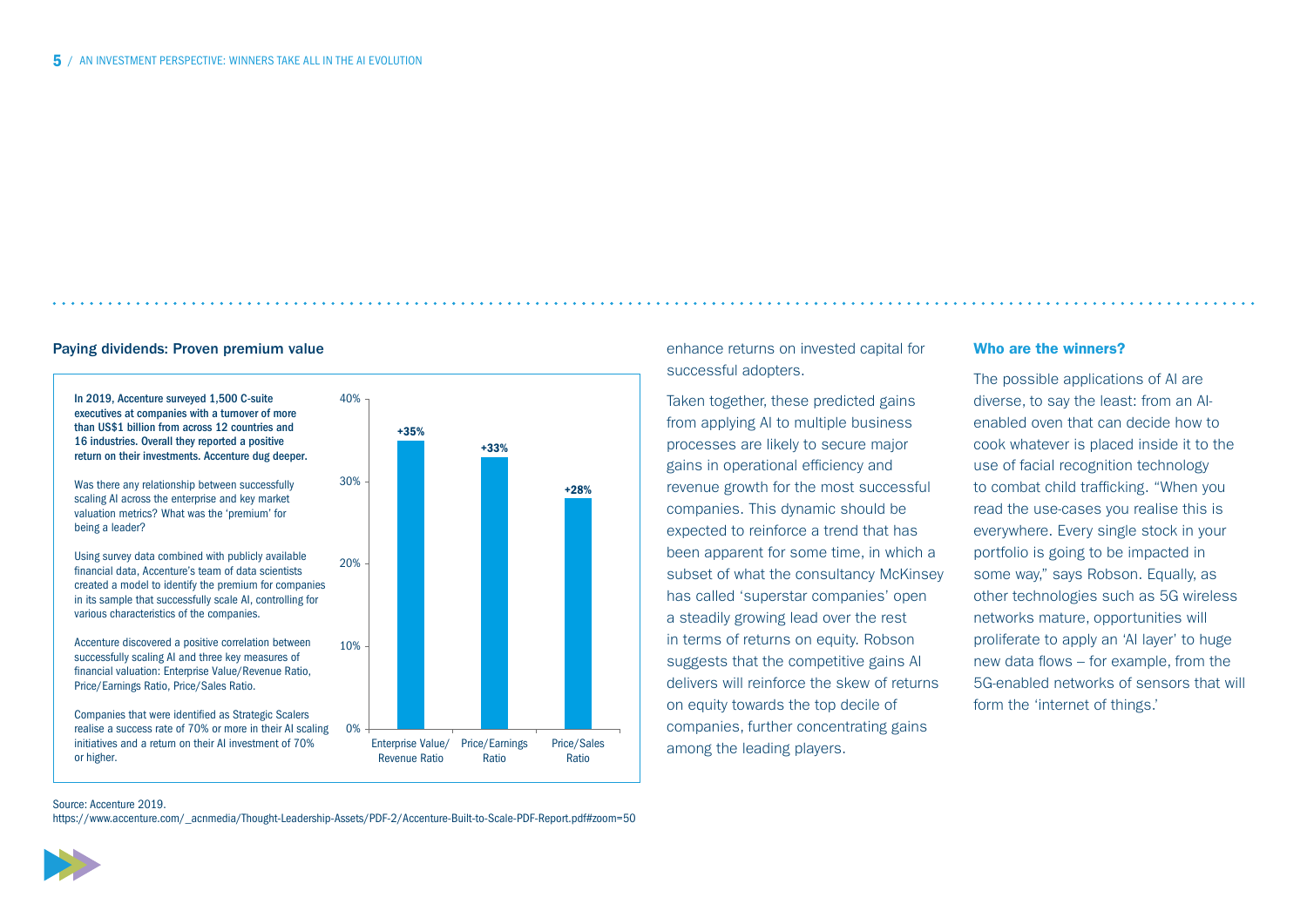From transport, energy and communications networks to virtually every manufacturing process, the scope for AI-based, real-time decision-making will vastly increase. As this happens, new products will emerge and consumer behaviours will change. Robson compares what will happen to the changes that followed the switch from 3G networks to data-enabled 4G. "Who would've guessed that making a phone call wouldn't even be in the top 10 things we do on our telephones any more?"

He views the next three years as a period dominated by the build-out of AI infrastructure, including wider adoption of cloud computing, the introduction of 5G networks and increased efforts by companies to aggregate and structure their data. Potential winners during this phase are relatively easy to spot. Major data owners are well placed, particularly if they can use AI to enhance their offering in data analysis, he suggests, as are leading providers of essential hardware such as NVIDIA, maker of the leading programmable chip sets deployed for machine learning. Similarly, he believes existing leaders in fields such as industrial automation (eg, Keyence of Japan) or gene sequencing (eg, Illumina of the US) can use AI to enhance their existing competitive advantages.

However, the clearest winners are the oligopoly that dominate cloud computing: Amazon and Microsoft in front, followed by Google. "Total enterprise spend on computing is over a trillion dollars a year and Amazon Web Services in 2020 had annual revenues of around \$45 billion, and Microsoft grew by 50% last year. So maybe they're at \$80 billion-plus between them. That's going to go to \$500 billion-plus and I don't see any

new entrants in this business. It's almost impossible because you would just bleed cash."

Robson suggests that although Google trails the top two in cloud services, AI adoption is likely to make it a stronger player as it leverages its heavy investment in AI talent to provide cloud services augmented by AI tools – the 'AI as a Service' model. "What we're hearing back from companies now is that there's a renewed look at Google because of their AI tool sets. As you move towards AI, Google's cloud business should improve." As AI adoption spreads, the leading cloud providers are likely to see their returns on invested capital settle in the high-30% range, further entrenching their long-term outperformance.

How much of a threat do these tech giants pose to leading players in other industries?

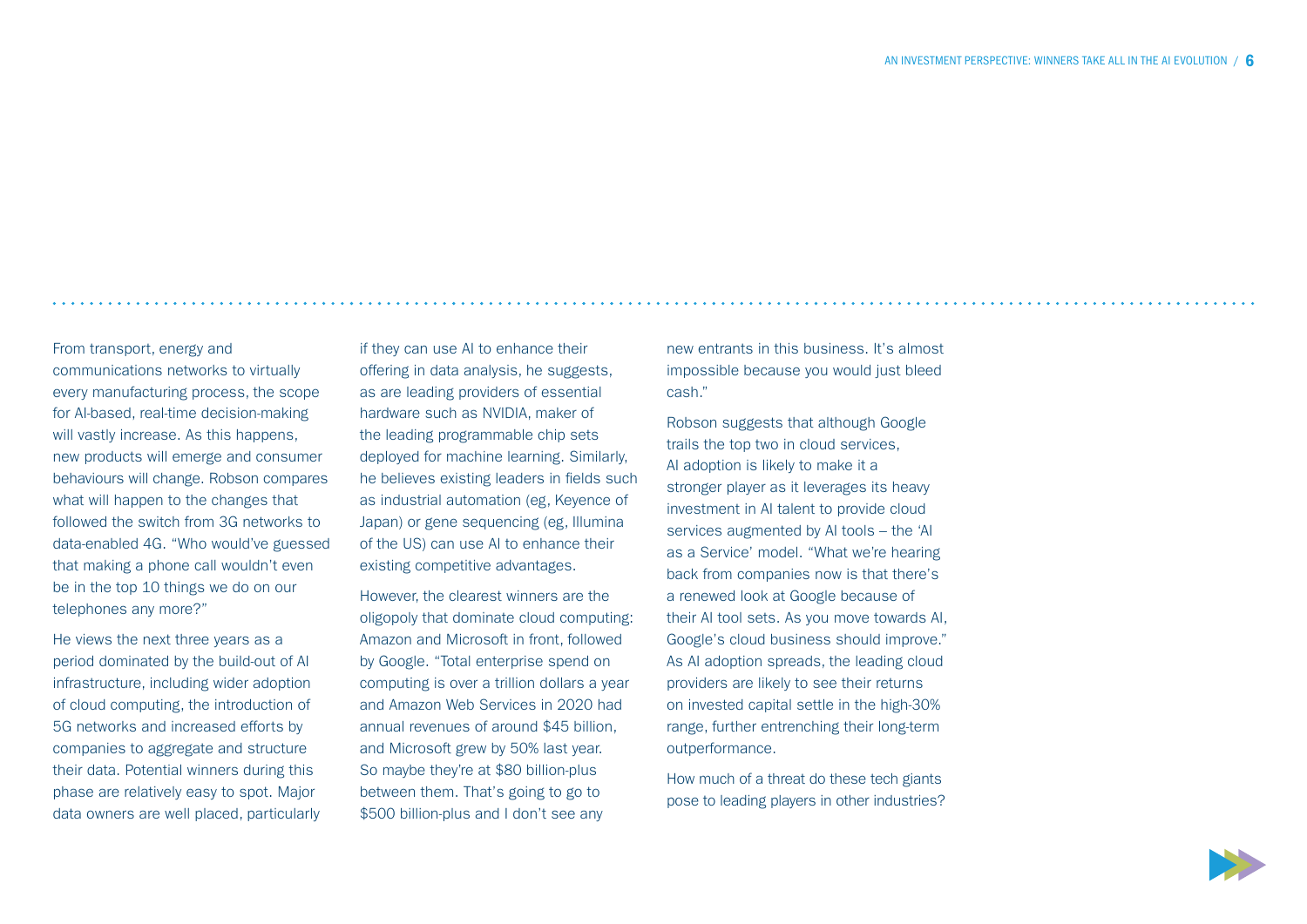## "

Autonomous vehicles present a global market opportunity for the tech giants that parallels the opportunity Microsoft seized in operating systems for personal computers. 77

There are clear risks, Robson suggests, for example in Google's ambitions in autonomous vehicles. If Google became the dominant supplier of control systems for autonomous vehicles, the effects could be dramatic. At a licensing cost of \$3,000 per vehicle, Google would consume the entire EBITDA margin of the typical auto industry original equipment manufacturer, which stands at around 12%, he says. "There's a shift in the value chain. It probably won't be as dramatic as that but it's a shift in the value chain that is absolutely vital for investors to get right."

Autonomous vehicles present a global market opportunity for the tech giants that parallels the opportunity Microsoft seized in operating systems for personal computers. In other industries, however, Robson believes they are much less likely to displace sector specialists because they do not have the necessary domain knowledge or data to compete effectively. Instead, they will provide the enabling infrastructure and tools, rather than attempting to dominate the entire value chain.

The challenge for investors, therefore, will remain the same: working out which companies have the strongest competitive advantages and are best positioned to benefit from the dynamics at work in their industries. "It's easy to identify the data providers, the tool providers and the tech giants who are clearly going to win in AI," says Robson. "But when you apply it to different industries it gets much harder. Who's going to do best in banking? Will it be the existing banks or someone from outside the industry? That's where it comes down to investors having conversations with companies to understand what they're actually doing."

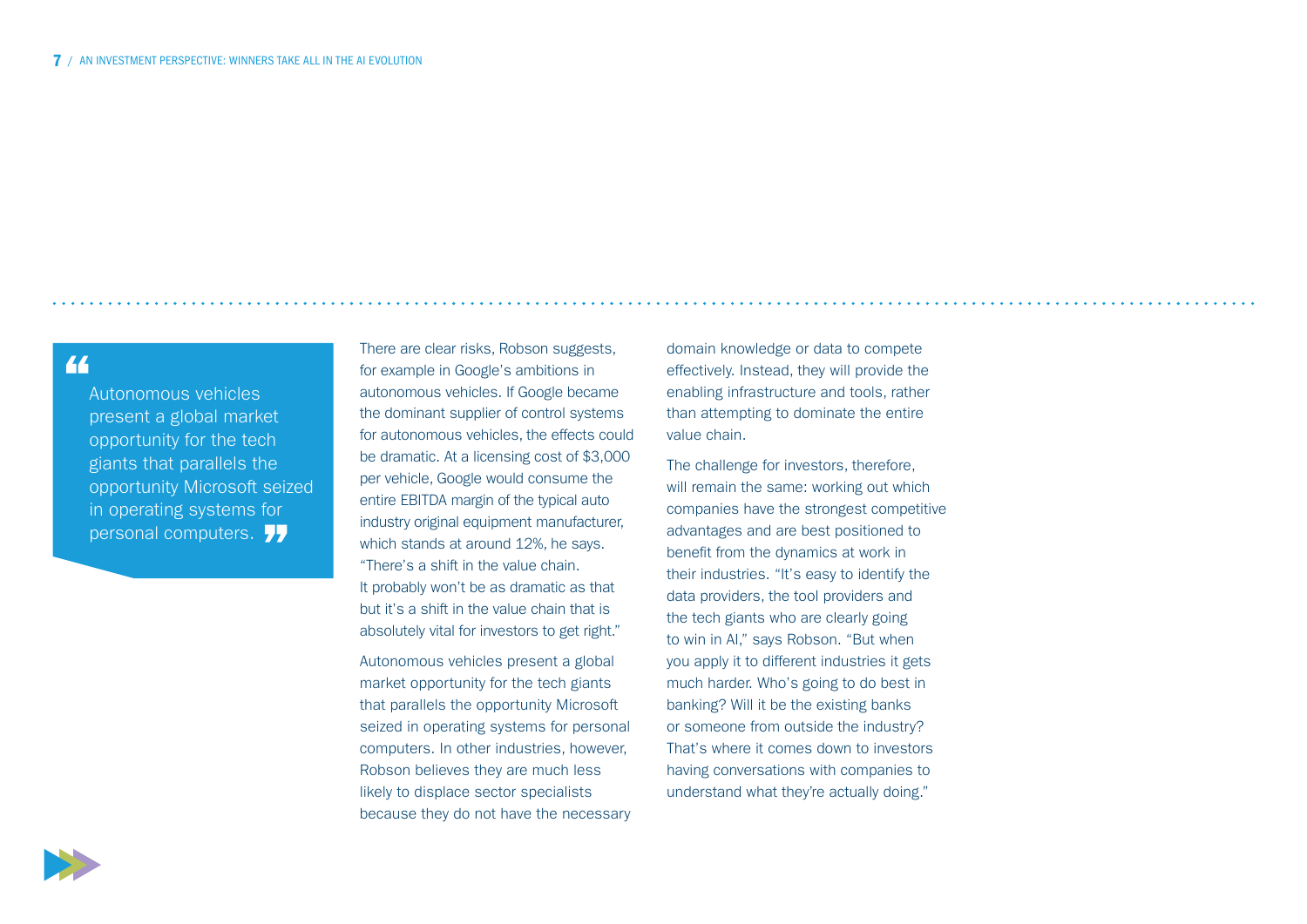### Neil Robson biography

Neil Robson is Head of Global Equities at Columbia Threadneedle Investments. He took up this role in July 2017. He joined the company in 2011 as a portfolio manager within the Global Equities team.

Robson is the manager of several global equity funds and mandates for institutional clients. He is also the co-manager of the Threadneedle Global Extended Alpha.

Before joining the company, Robson worked as a fund manager at companies including Martin Currie, Barings and Citibank. In addition, he was Head of Global Equity at Pioneer Investments from 2003 to 2009.

He has an Economics degree from the University of Bristol.